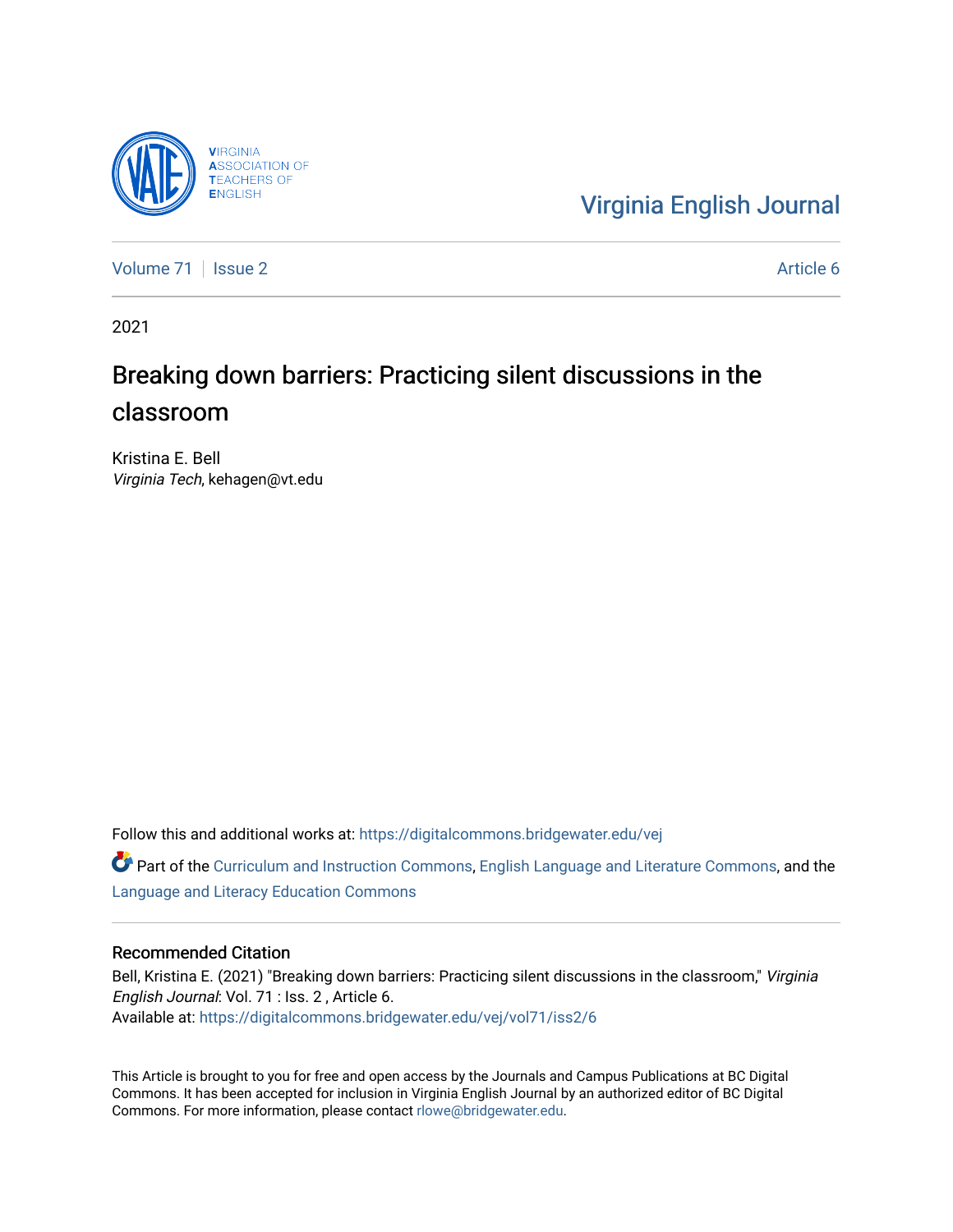# Breaking down barriers: Practicing silent discussions in the classroom

## Author Biography

Kristina Bell is a first-year Doc student in Virginia Tech's Curriculum and Instruction program. Her research interests include teacher induction and teacher collaboration. She has experience teaching English for all grades 8-12, along with experience teaching first-year and remedial writing courses at a two-year college.

# **Abstract**

While full-class oral discussions may be beneficial for some students, there may also be others in classrooms who may feel uncomfortable with participating in discussions such as these for a myriad of reasons. These reasons often extend beyond the negative assumption of students not caring about classroom content. In my own classroom, one discussion practice that I have had the opportunity to utilize with success is that of a "silent discussion," a discussion that is both independent and silent, while allowing for written interaction amongst peers. Breaking down barriers for students and allowing for greater opportunities for active engagement through a silent discussion may serve students well and may allow educators a better opportunity to meet students in contexts that they may be more comfortable with.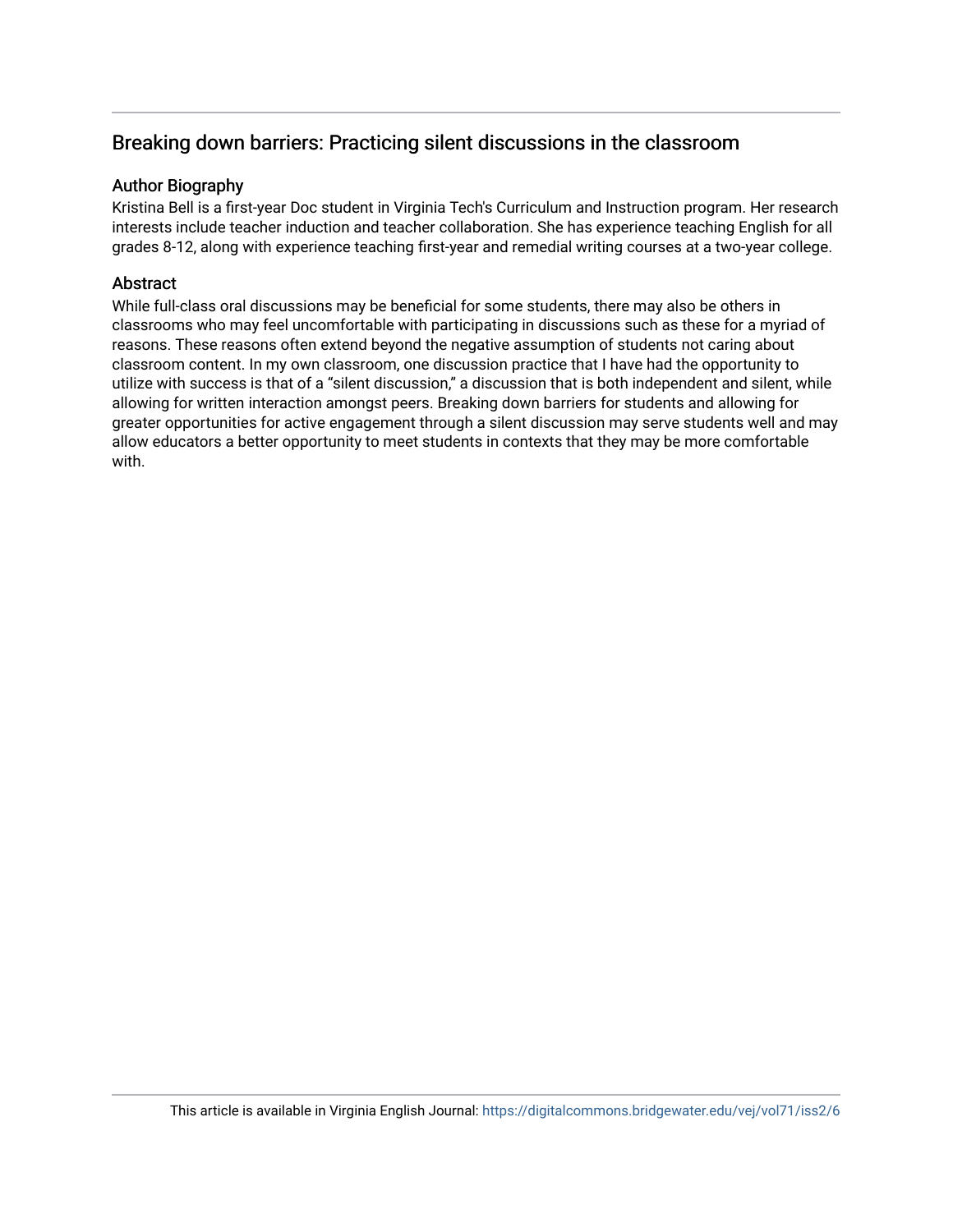#### **INTRODUCTION**

We have likely all experienced classroom settings where students are tasked with a full-class discussion, in which grades are assigned according to the number of times students orally participate. Inevitably, there may be at least one student who does not participate in the conversation. The reasons for not conversing are not always clear, and perhaps these students are viewed as those who do not care for class discussions. As an educator who has taught grades 8- 12, along with remedial and first-year writing courses at a two-year college, I have been that teacher who anticipates full participation in class discussions. I have also been that teacher who finds herself with students who hang back and do not participate, and I find myself tasked with assigning grades to these silent attendees.

In my second year of teaching, I taught at a Title One school in a small city in the Northwest. During that time, I began paying closer attention to students who did not participate in full-class conversations. I brought a variety of well-known discussion techniques to my secondary classroom; I attempted small-group, fishbowl, and concentric circle discussions, all with varying results. However, one discussion I put into practice resulted in full-class participation. This activity, a "silent discussion" (SD), will be detailed and discussed below. I acknowledge that there are similarly-coined discussion practices comparable to my own. An Internet search for a "silent discussion" will yield a variety of results detailing a practice very close to the one I will be explaining. With this in mind, I know that my idea is not novel in nature. However, I hold this to be a practice that may prove beneficial in a variety of classrooms. Depending on classroom, student, and teacher contexts, this may serve as a way to engage those who may have shown discomfort with full-class discussions. The purpose of this article is to

1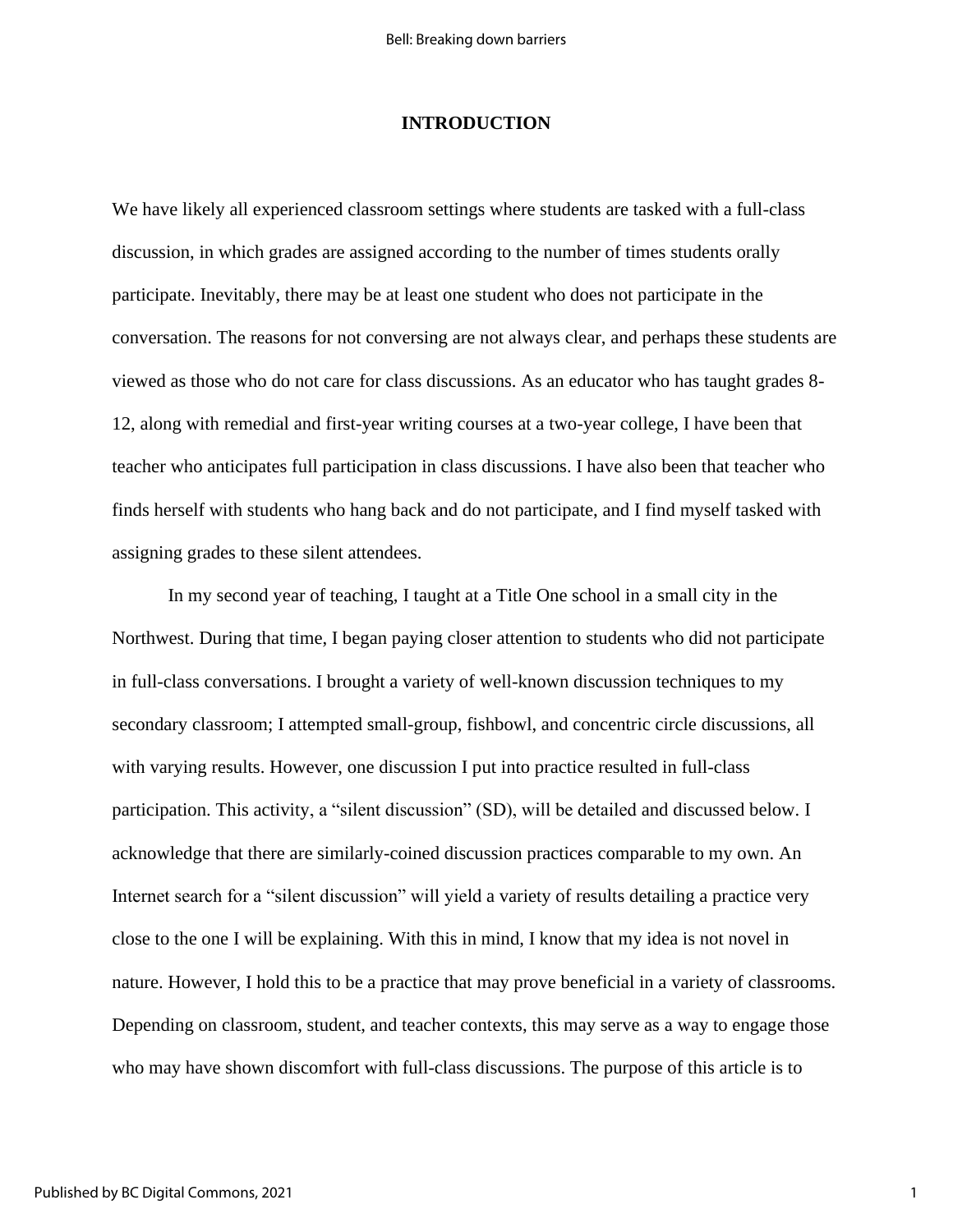bring awareness to and encourage the practice of a silent discussion in any number of these teaching contexts to the potential benefit of all students.

#### **PROBLEMS WITH WHOLE-CLASS ORAL DISCUSSION**

Like other educators, I have repositioned myself after my first couple years of teaching and begun to consider full-class oral discussions as potentially-problematic "best practices." While these discussions may benefit some students, there may also be others in the class who feel uncomfortable with participating for a myriad of reasons. These factors often extend beyond the negative assumption of students not caring about classroom content. Instead, these reasons may include lack of cultural representation in the class and/or linguistic differences among classmates (White, 2011), anxiety causing avoidance learning (Miranda, 2008), feelings of intimidation (Rodriguez, 2021; McKee, 2015), and/or a poorly prepared or disengaged instructor (McKee, 2015), among other factors. Realizing that many of these factors listed also relate to particular contexts, it is important to consider what Neumann and Meadows (2011) relay:

Educators should keep in mind that any "best" practice is the result of a combination of factors and is ultimately a negotiation among teachers, students, and institutional contexts (p. 105).

With contexts in mind, and realizing that there are no true best practices that exist among all classrooms, Shi and Tan (2020) provide a suggestion for educators: "Given the different types of learning patterns among students, teachers should perhaps cater to different students' learning needs rather than focusing on verbal students" (p. 257). Instead of catering to a discussion format that favors students who prefer to engage orally, perhaps there are discussion formats that encourage more students to interact with their outspoken peers.

2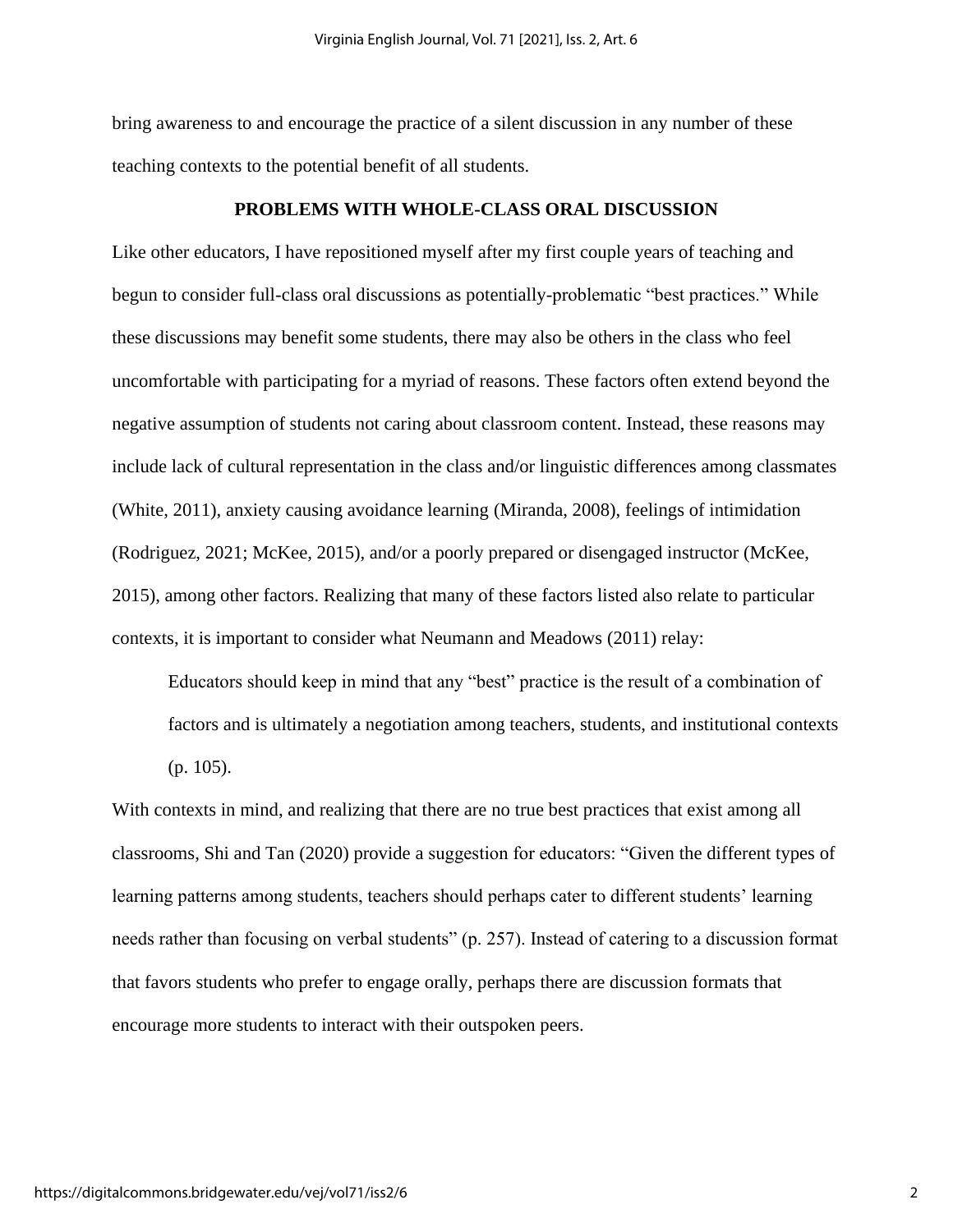#### **BENEFITS AND CONSIDERATIONS OF SILENT DISCUSSIONS**

The format of a SD (see Appendix A for SD instructions) is independent and, true to its name, silent. Like traditional classroom discussions, a SD works to encourage students to respond to higher-level discussion questions, while still providing opportunity for peer interaction. Depending on use and grade level being addressed, SDs have potential to address a variety of standards. In my English classroom, I utilized SDs in relation to texts we were reading in class and consequently focused on standards of reading.

However, SDs may be utilized in other disciplines and may additionally be used as an instrument to gather feedback from students. It may be useful for students to participate anonymously in order to provide feedback about a newly-implemented unit in Biology or to provide discussion related to topics they need their Algebra teacher to review before a unit test. If we consider its use before an Algebra assessment, one way an SD may be formatted is to have one Algebra topic written at the top of each SD sheet. As sheets are passed, students have the opportunity to explain their comfort levels with Algebra topics. Instead of a teacher asking a full class how prepared they feel prior to a test and expecting all students to be comfortable sharing, this method of sharing may encourage more students to share their needs in an anonymous, lowstakes activity.

Additionally, I provide vague instructions for the SD to allow for interpretation and differentiation for a variety of contexts. Differentiation for a SD may involve adjusting time between rotations, utilizing background music (or allowing students to listen to their own music), allowing for students to type on/pass devices instead of papers, among other adjustments. The teacher should also keep in mind their own role. Typically, I engage in the SD with my students,

3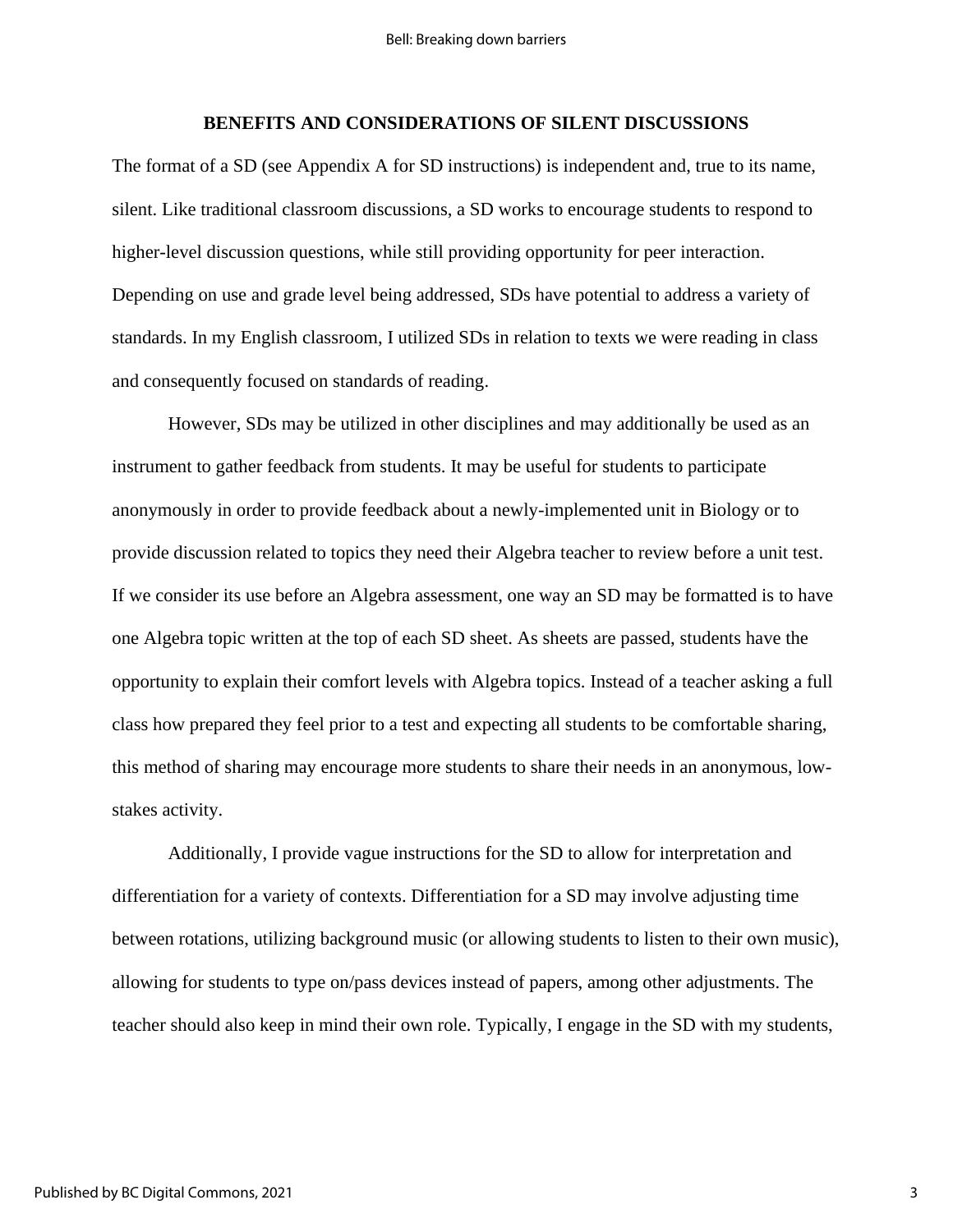which means printing an extra question sheet. With SD flexibility, educators may find themselves adjusting instructions/expectations for multiple groups in a single day.

Finally, while SDs may not always take the place of oral discussions, in conducting a SD, those students who may find themselves uncomfortable participating orally may find comfort in the silent nature of this activity. There may also be comfort in the opportunity to "piggyback" (Paxton-Buursma & Walker, 2008) off of other students' responses. Piggybacking is a tool utilized "when students expand, elaborate, and extend an idea or clarify an initial idea" (Paxton-Buursma & Walker, 2008, p. 30). For those who may feel intimidation or anxiety related to sharing their ideas, piggybacking during the SD may provide comfort.

#### **SILENT DISCUSSION FOLLOW-UP AND ASSESSMENT**

Following the SD, students pass sheets to their original owners. However, the conversation does not end here. As indicated in the SD instructions (Appendix A), I mention how papers are collected following the discussion. Once collected, the teacher may choose from a variety of follow-up activities, including engaging students in a shorter, purely-voluntary oral conversation about the SD questions. In my classroom, another form of engagement I take on is the act of taking pictures of ~four SD sheets and blurring out student names. During the next time I meet with my class, I project the chosen sheets to the group, and I use this practice to highlight strong points/rationales and powerful uses of quotes/evidence. Remember, too, that a SD may provide the teacher insight as to how students are responding to and comprehending concepts; there may be topics for the teacher to address or re-teach in subsequent classes.

When considering assessment, SDs allow for differentiation in one's own classroom. If class participation is desired, a teacher may ask students to sign their names beside their entries, so responses can be counted up, and individuals may be assigned a grade. If comprehension of a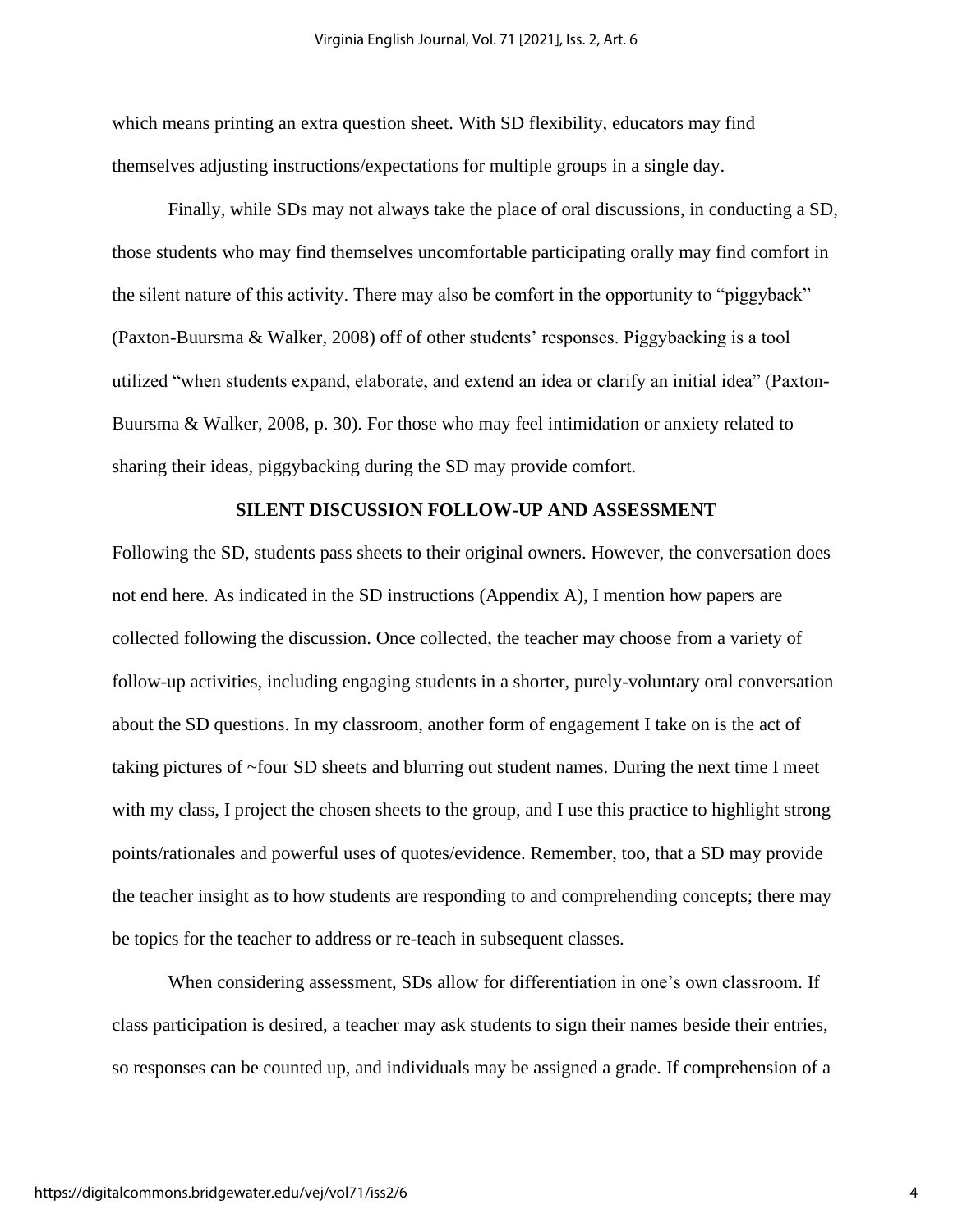text is a goal, a teacher may read through responses while answering questions of focus: Are students reflecting comprehension of a text? Do responses reflect ability on the students' parts to characterize and make inferences? In my classroom, I would often assess based on contribution and effective use of evidence in responses, sometimes looking for students to successfully incorporate quotes and citations into their responses. Finally, students must always be notified of how they will be graded prior to conducting the SD.

#### **CONCLUSION**

Furthermore, SD as a practice may prove beneficial in a variety of contexts, and I will impart the reminder that this is not intended to be presented as a best practice, as I hold that these alwaysideal practices are not realistic. Crotty (1998) explains how solutions, similar to best practices, do not exist within humanity:

Outcomes will be suggestive rather than conclusive. They will be plausible, perhaps even convincing, ways of seeing things-- and, to be sure, helpful ways of seeing things-- but certainly not any "one true way" of seeing things (p. 13).

Solutions to discussion-related challenges do not exist in the classroom; rather, a silent discussion may serve to involve students who may be engaged in class but often choose not to reflect this orally. Breaking down barriers for students and allowing opportunities for active engagement may serve your students well and may allow you, as educator, a better opportunity to meet your students in a context that they are comfortable with.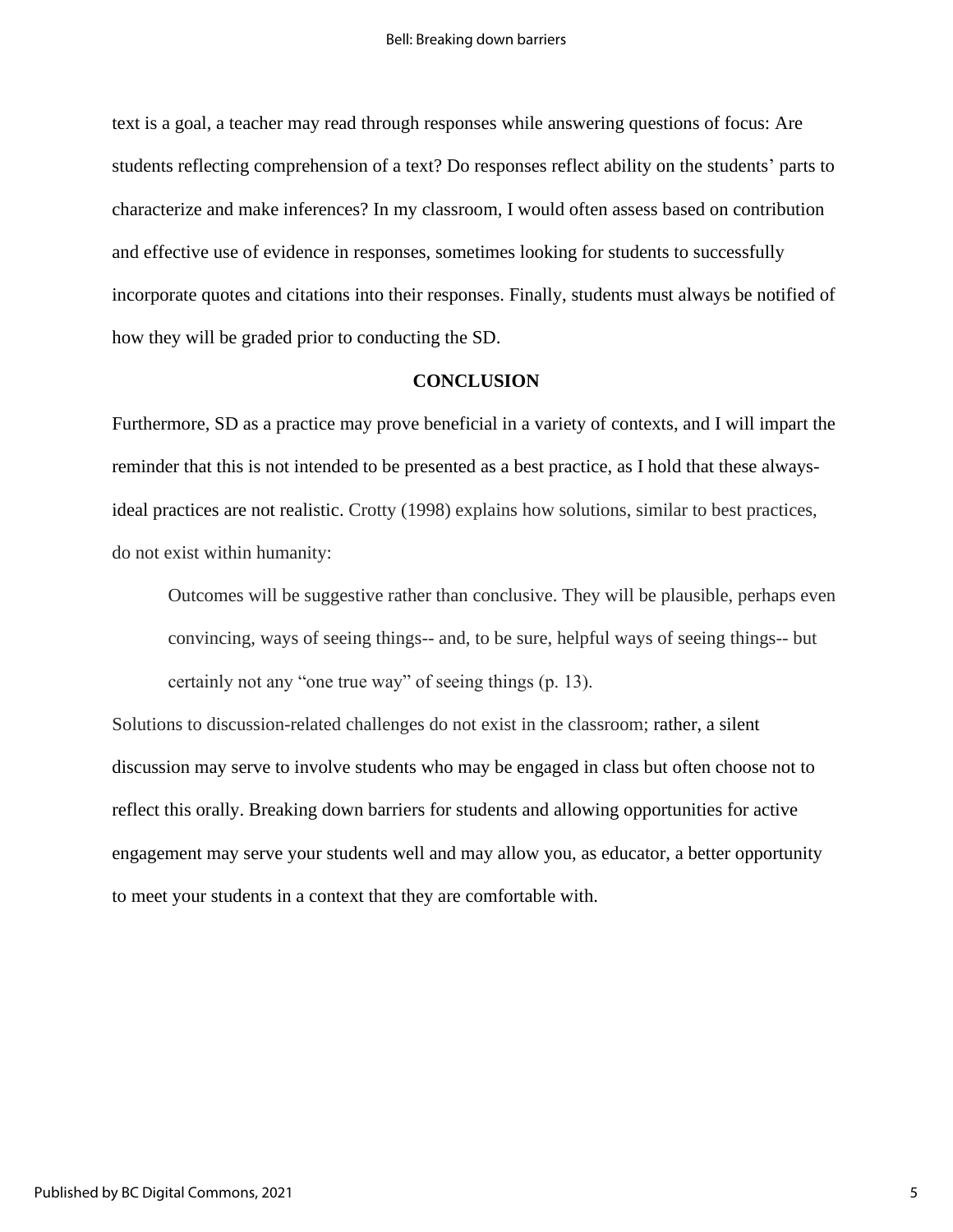#### **REFERENCES**

- Crotty, M. (1998). *The foundations of social research: Meaning and perspective in the research process*. London: SAGE Publications Inc.
- McKee, R. J. (2015). Encouraging classroom discussion. *JSSE - Journal of Social Science Education*, 66–73. <https://doi.org/10.4119/jsse-736>
- Miranda, M. V. (2008). Increasing class participation in social phobic students. *Community College Enterprise*, *14*(1), 9–23.
- Neumann, J. W., & Meadows, B. (2011). Problematizing notions of decontextualized "best practice." *Curriculum & teaching dialogue*, *13*(1/2), 93–107.
- Paxton-Buursma, D., & Walker, M. (2008). Piggybacking. *Teaching Exceptional Children*, *40*(3), 28–34. <https://doi.org/10.1177/004005990804000302>
- Rodriguez, R. (2021). Engaging the quiet student: Digital back-channeling in the composition classroom. *Teaching English in the Two-Year College*, *48*(3), 354–363.
- Shi, M., & Tan, C. Y. (2020). Beyond oral participation: A typology of student engagement in classroom discussions. *New Zealand Journal of Educational Studies*, *55*(1), 247–265[.](https://doi.org/10.1007/s40841-020-00166-0) <https://doi.org/10.1007/s40841-020-00166-0>
- White, J. (2011). Resistance to classroom participation: Minority students, academic discourse, cultural conflicts, and issues of representation in whole class discussions. *Journal of Language, Identity & Education*, *10*(4), 250–265[.](https://doi.org/10.1080/15348458.2011.598128)

<https://doi.org/10.1080/15348458.2011.598128>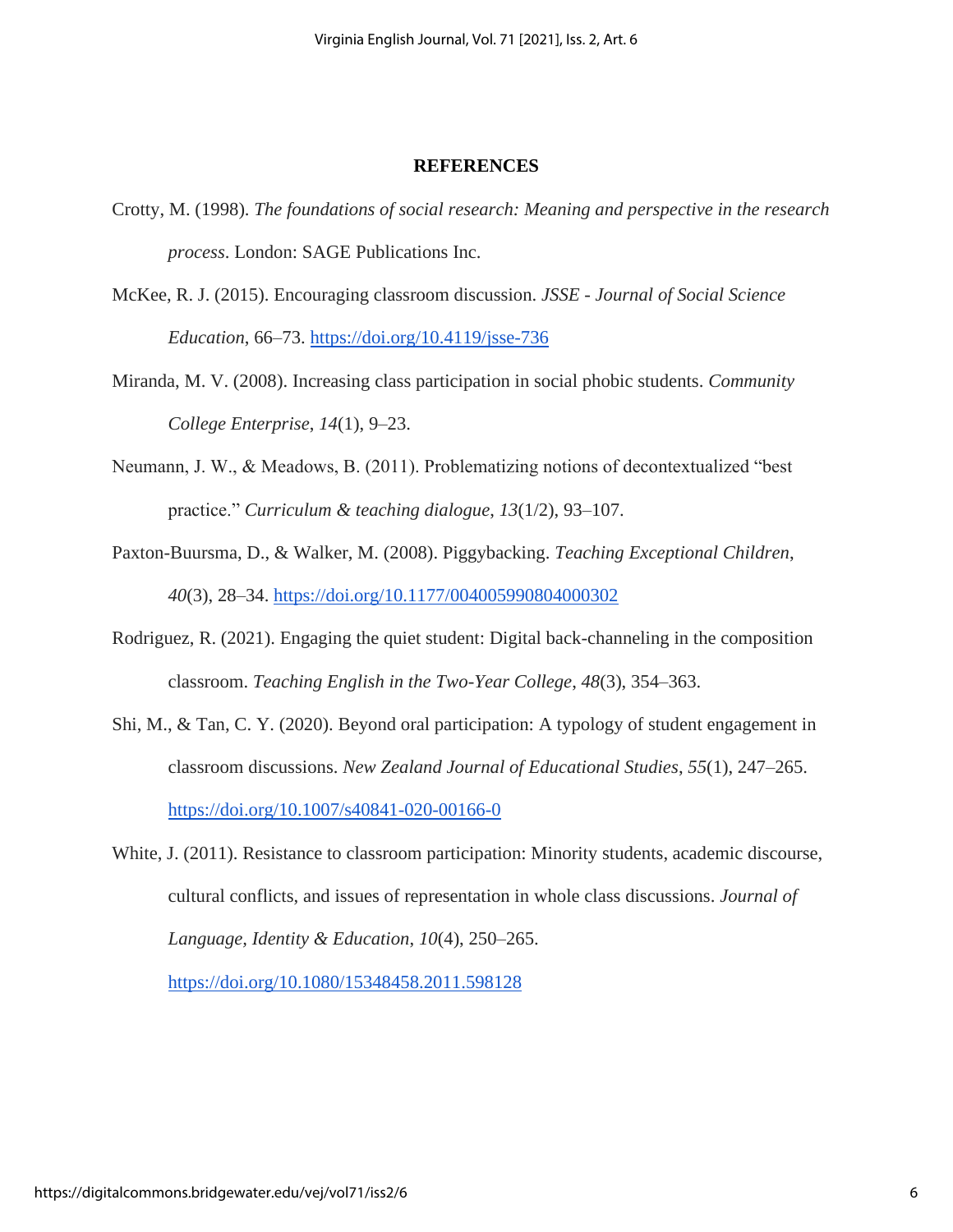## **APPENDIX A**

#### **Before Silent Discussion**

- 1. Prepare questions.
	- a. I write the amount of questions to be equivalent to the number of students in class.
	- b. For me, these tend to be higher-order questions (levels 3, 4, or 6 of Bloom's Taxonomy) related to the current class text; however, I also include questions that relate to essential questions from our unit (e.g., "How might experiences shape our actions?") and questions that allow for quick mental breaks (e.g., "Describe your dream vacation."). None of the prepared questions should prompt a simple yes/no response. The ideal questions are discussion-based and allow for conversation among responses.
- 2. On a word document, type prepared questions. Each question should be posed at the top of its own page, leaving the rest of the page blank.
- 3. Print question sheets (one sheet for each student).

#### **Day of Silent Discussion**

- 4. Explain instructions/expectations to students, detailed below:
	- a. Each student starts with their own question sheet.
	- b. Students have three-four minutes to respond to the question sheet in front of them.